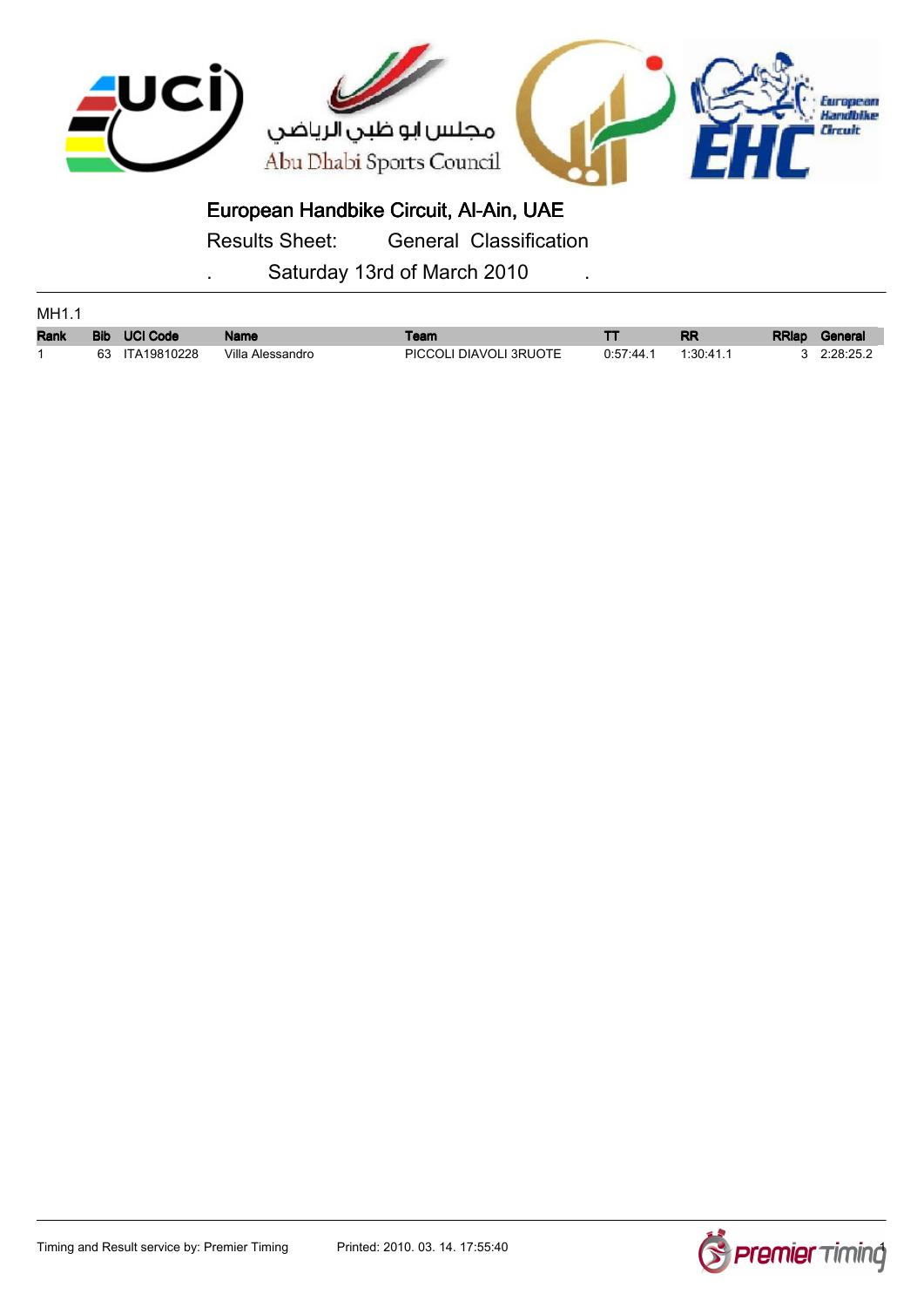

Results Sheet: General Classification

| MH <sub>1.2</sub> |            |                 |                            |                                           |           |           |               |                     |
|-------------------|------------|-----------------|----------------------------|-------------------------------------------|-----------|-----------|---------------|---------------------|
| Rank              | <b>Bib</b> | <b>UCI Code</b> | <b>Name</b>                | Team                                      |           | <b>RR</b> | <b>RR</b> lap | General             |
| -1                | 58         | AUT19591008     | Schattauer Wolfgang        | <b>ABSV Wien</b>                          | 0.28:44.0 | 1:20:01.8 |               | 5 1:48:45.8         |
| $\overline{2}$    | 59         | FRA19560808     | Quittet Alain              | Team Piscines Waterair Mulhouse 0:28:45.0 |           | 1:20:02.3 |               | 5 1:48:47.3         |
| 3                 | 60         | BEL19650218     | <b>Hindricg Christophe</b> | Rolling Lions                             | 0:30:04.1 | 1:20:00.9 |               | 5 1:50:05.0         |
| $\overline{4}$    | 62         | IRL19810726     | Rohan Mark                 | Paralympic Cycling Ireland                | 0:30:38.7 | 1:20:00.5 |               | 5 1:50:39.2         |
| 5                 | 61         | FRA19660311     | Marchal Christophe         | A.H.S.G.E                                 | 0:33:41.0 | 1:20:02.1 |               | $5 \quad 1:53:43.1$ |

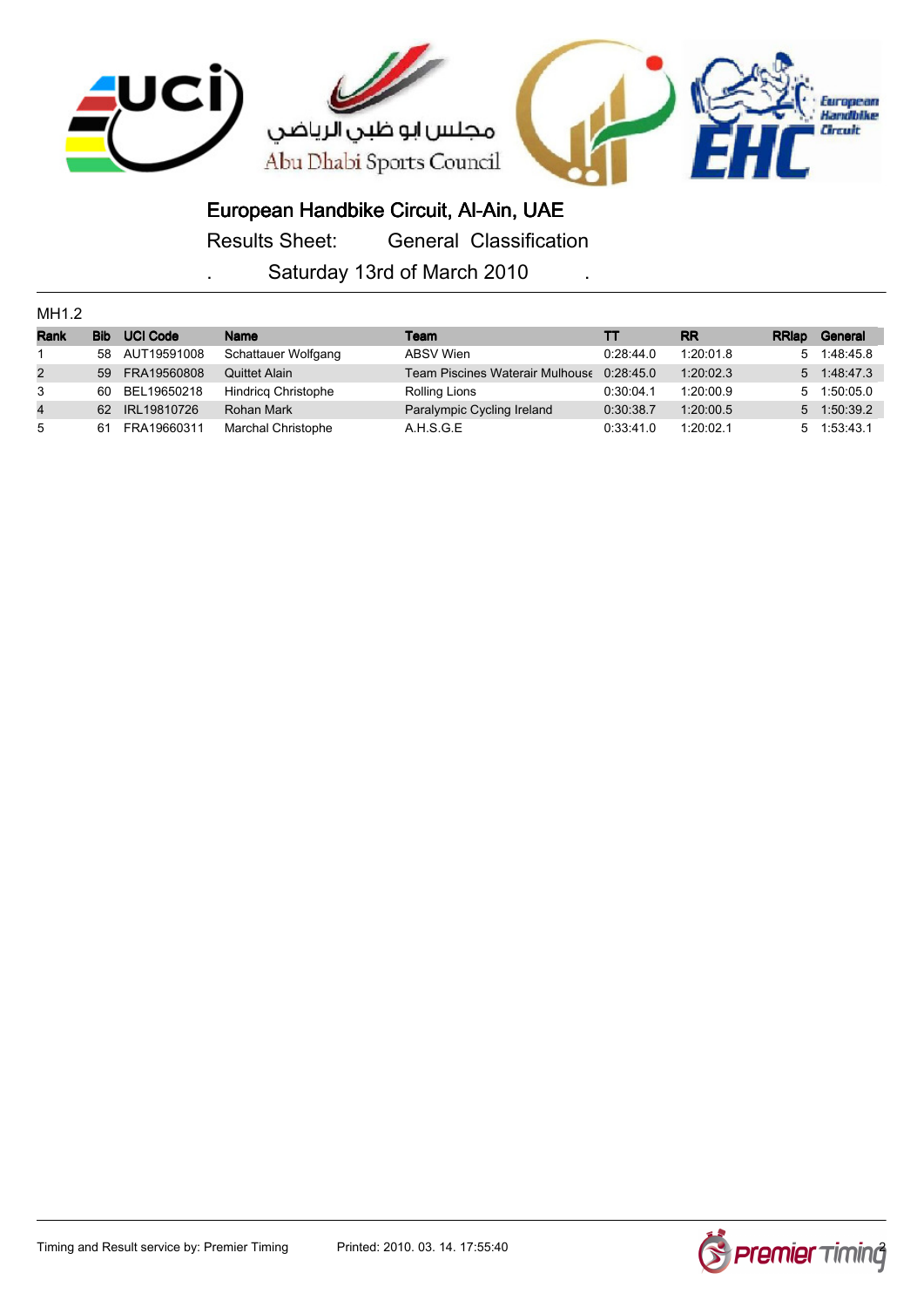

Results Sheet: General Classification

| MH <sub>2</sub> |            |                 |                           |                                        |           |           |                |             |
|-----------------|------------|-----------------|---------------------------|----------------------------------------|-----------|-----------|----------------|-------------|
| Rank            | <b>Bib</b> | <b>UCI Code</b> | <b>Name</b>               | Team                                   | TΤ        | <b>RR</b> | <b>RRIap</b>   | General     |
| 1               | 33         | SUI19600712     | Berset Jean-Marc          | Schweizer Paraplegiker Vereinigu       | 0:23:00.6 | 1:20:49.8 |                | 7 1:43:50.4 |
| $\overline{2}$  | 34         | LIB19681211     | <b>Maalouf Edward</b>     | <b>Team Sopur</b>                      | 0:23:23.7 | 1:20:48.5 |                | 7 1:44:12.2 |
| 3               | 27         | AUT19690724     | <b>Putz Manfred</b>       | Team Otto Bock                         | 0:23:25.5 | 1:20:50.0 | 7              | 1:44:15.5   |
| 4               | 35         | USA19740207     | <b>Randall David</b>      | <b>USA National Team</b>               | 0:23:35.2 | 1:21:02.8 |                | 7 1:44:38.0 |
| 5               | 31         | SUI19580128     | Frei Heinz                | <b>Team Sopur</b>                      | 0:23:57.0 | 1:20:51.3 | 7              | 1:44:48.3   |
| $\,6$           | 28         | GER19660408     | Pieper Jörg               | Team SOPUR / GC Nendorf                | 0:24:50.3 | 1:20:52.8 |                | 7 1:45:43.1 |
| $\overline{7}$  | 29         | AUT19690512     | Ablinger Walter           | ABSV Wien / RSC heindl OOE             | 0:25:09.7 | 1:20:51.4 |                | 7 1:46:01.1 |
| 8               | 46         | FRA19740909     | David Franek              | Stade Français                         | 0:25:11.6 | 1:20:51.1 | $7\phantom{0}$ | 1:46:02.7   |
| 9               | 47         | BEL19811117     | Deberg Jean-Francois      | Rolling Lions                          | 0:25:35.8 | 1:20:50.2 |                | 7 1:46:26.0 |
| 10              | 37         | FRA19610319     | <b>Szesny Richard</b>     | A.S.H.P.A. STRASBOURG                  | 0:25:39.4 | 1:20:53.5 |                | 7 1:46:32.9 |
| 11              | 38         | FRA19721121     | Massard Stephane          | Team Piscines Waterair Mulhouse        | 0:26:08.5 | 1:20:51.3 | 7              | 1:46:59.8   |
| 12              | 53         | FRA19851123     | Assas Mehrez              | Stade Français                         | 0:26:20.7 | 1:20:53.5 |                | 7 1:47:14.2 |
| 13              | 30         | SUI19661206     | Gilgen Luca               | <b>GP Ticino</b>                       | 0:26:33.3 | 1:20:50.0 |                | 7 1:47:23.3 |
| 14              | 42         | ITA19750223     | DI Bari Saverio           | Blu di Mare                            | 0:26:52.2 | 1:20:55.0 |                | 7 1:47:47.1 |
| 15              | 36         | FRA19570211     | Mazover Jean Marie        | ALLAN RHONE ALPES TEAM                 | 0:26:19.9 | 1:21:57.2 |                | 7 1:48:17.1 |
| 16              | 41         | BEL19660430     | Luyten Johnny             | <b>Belgian Paralympic Committee</b>    | 0:25:36.1 | 1:25:48.4 |                | 7 1:51:24.5 |
| 17              | 43         | GER19640524     | Neuske Markolf            | Team Pro Activ / VFR + RSG Lud         | 0:27:48.0 | 1:25:49.4 |                | 7 1:53:37.3 |
| 18              | 49         | BEL19530513     | Demoulin Christian        | <b>Rolling Lions</b>                   | 0:28:14.3 | 1:25:49.7 |                | 7 1:54:04.0 |
| 19              | 44         | CZE19870630     | Tomanek Jan               | <b>CK Windoor's Pribram</b>            | 0:27:09.4 | 1:28:53.2 |                | 1:56:02.6   |
| 20              | 32         | GER19650314     | Künkler Andreas           | Team Pro Aktiv / RSKV Tübingen         | 0:27:43.5 | 1:28:53.0 | $7^{\circ}$    | 1:56:36.5   |
| 21              | 55         | IRL19820527     | <b>Kerr David</b>         | Paralympic Cycling Ireland             | 0:30:09.0 | 1:21:14.7 | 6              | $-1$ Lap    |
| 22              | 51         | FRA19780330     | <b>Malardier Geoffroy</b> | Stade Français                         | 0:30:20.3 | 1:21:07.4 | 6              | $-1$ Lap    |
| 23              | 54         | FRA19740223     | <b>Martel Fabrice</b>     | Stade Français                         | 0:31:05.4 | 1:21:18.0 | 6              | $-1$ Lap    |
| 24              | 56         | IRL19720428     | <b>Erwin Darrell</b>      | Paralympic Cycling Ireland             | 0:31:17.7 | 1:21:17.9 | 6              | $-1$ Lap    |
| 25              | 40         | FRA19651216     | <b>Pascal Patrick</b>     | <b>Team Piscines Waterair Mulhouse</b> | 0:30:51.5 | 1:22:38.4 | 6              | $-1$ Lap    |
| 26              | 50         | GER19620815     | <b>Rieger Werner</b>      | <b>TSV Ellwangen</b>                   | 0:32:46.9 | 1:29:19.8 | 6              | $-1$ Lap    |
| 27              | 52         | FRA19731022     | <b>Tarsim Riadh</b>       | Stade Français                         | 0:37:07.8 | 1:26:58.1 | 5              | $-2$ Lap    |
| 28              | 48         | BEL19741114     | <b>Blaise Raphael</b>     | <b>Rolling Lions</b>                   | 0:39:44.9 | 1:26:12.5 | 5              | $-2$ Lap    |
| 29              | 45         | AUS19620622     | <b>Barrett Craig</b>      | <b>Blackburn Cycling Club</b>          | 0:26:44.0 | 0.49:29.3 | 4              | -3 Lap      |
| 30              | 39         | FRA19610912     | <b>Moyses Patrick</b>     | Team WATTERAIR / Team SOPL             | 0:27:56.9 | 0.39.57.7 | 3              | -4 Lap      |

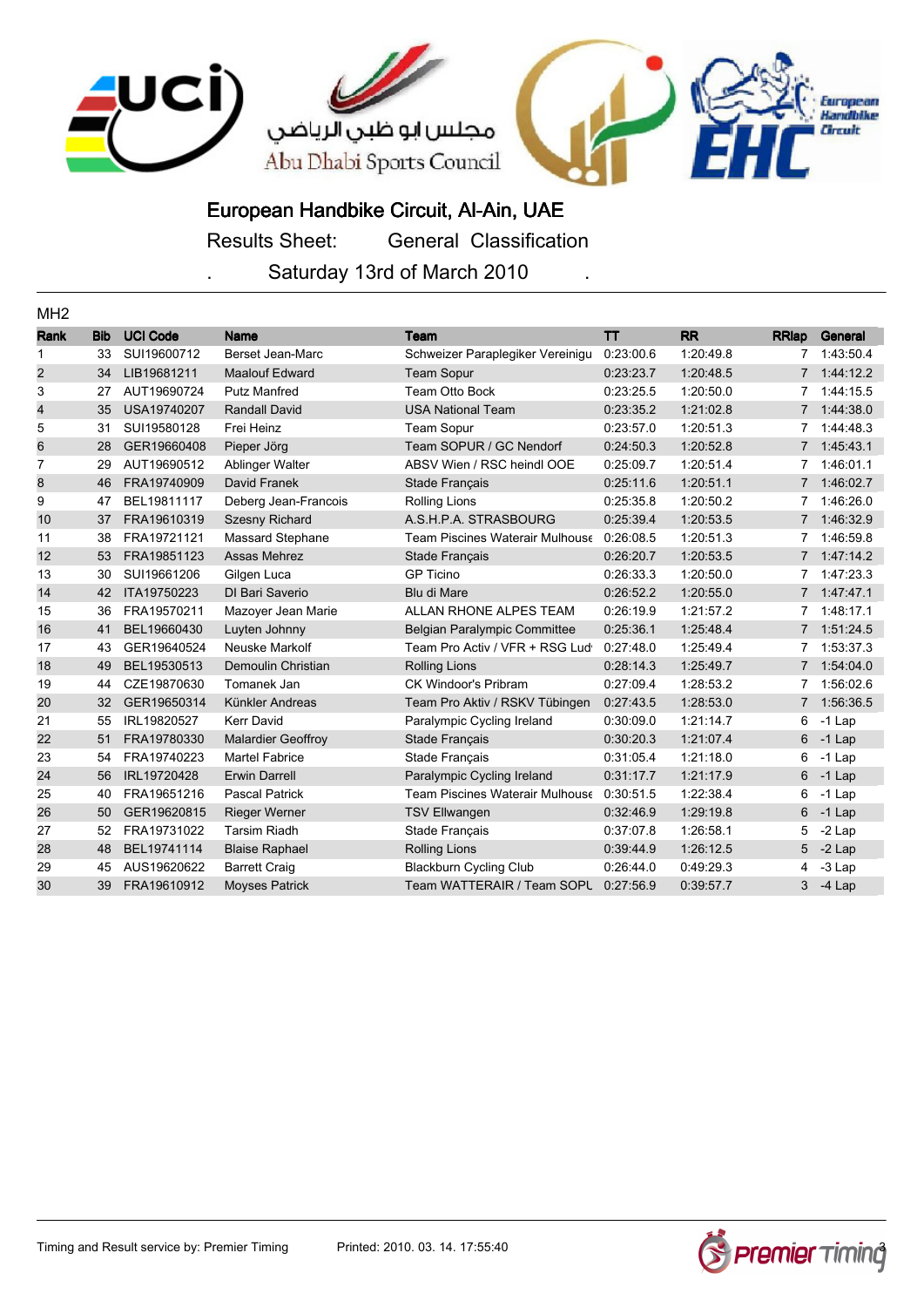

Results Sheet: General Classification

| MH <sub>3</sub> |            |                 |                         |                                |           |           |                |             |
|-----------------|------------|-----------------|-------------------------|--------------------------------|-----------|-----------|----------------|-------------|
| Rank            | <b>Bib</b> | <b>UCI Code</b> | <b>Name</b>             | Team                           | TΤ        | <b>RR</b> | <b>RRIap</b>   | General     |
|                 | 12         | FRA19730806     | <b>Ernould David</b>    | Creances Handisport            | 0.23:49.5 | 1:18:50.1 | 7              | 1:42:39.6   |
| $\overline{2}$  | 11         | FRA19650923     | Jeannot Joel            | <b>CCP Dordogne France</b>     | 0.22:29.1 | 1:24:00.5 | $\overline{7}$ | 1:46:29.6   |
| 3               | 10         | AUT19670712     | <b>Sternath Elmar</b>   | ABSV Wien / RSLC Holzkirchen   | 0.23:00.4 | 1:24:01.2 | 7              | 1:47:01.6   |
| 4               | 19         | SUI19760226     | Libanore Athos          | <b>GP Ticino</b>               | 0.24:47.7 | 1:24:01.3 | $7\phantom{0}$ | 1:48:49.0   |
| 5               | 17         | SVK19640703     | Kukla Daniel            | Handbike Team Slovakia / SZTPS | 0:25:00.5 | 1:24:20.9 | 7              | 1:49:21.4   |
| 6               | 15         | FRA19700102     | Coront Ducluzeau Didier | <b>CSBJ SCOD RAT</b>           | 0.25:03.0 | 1:24:20.4 | $7\phantom{0}$ | 1:49:23.4   |
|                 | 9          | LUX19620729     | Lorkowski Peter         | <b>ACC Contern</b>             | 0.25:49.4 | 1:24:21.0 | 7              | 1:50:10.4   |
| 8               | 8          | NED19590710     | <b>Strijker Freek</b>   | <b>GSC/FTC/RRCN</b>            | 0:25:57.6 | 1:24:21.5 | $7^{\circ}$    | 1:50:19.1   |
| 9               | 14         | USA19640228     | Mitchel Brian           | <b>USA National Team</b>       | 0:25:58.1 | 1:24:21.4 |                | 1:50:19.5   |
| 10              | 20         | AUT19550104     | <b>Wilhelm Marek</b>    | OEAMTC RMC Bad Großpertholz    | 0:26:22.6 | 1:24:22.2 | $7^{\circ}$    | 1:50:44.8   |
| 11              |            | SVK19630814     | Selinga Peter           | Handbike Team Slovakia / SZTPS | 0:26:22.0 | 1:25:09.3 | $7^{\circ}$    | 1:51:31.3   |
| 12              | 24         | IRL19790925     | Doherty Karol           | Paralympic Cycling Ireland     | 0:27:40.2 | 1:25:09.4 |                | 7 1:52:49.6 |
| 13              | 18         | OMN19751108     | Alsaadi Ali             | Al Ain Sport Club for Disabled | 0:30:21.1 | 1:29:01.7 | $7^{\circ}$    | 1:59:22.8   |
| 14              | 16         | AUT19640613     | <b>Klaus Dolleschal</b> | <b>VSC Villach</b>             | 0.24:43.7 | 1:12:52.7 | 6              | $-1$ Lap    |
| 15              | 21         | AUT19541222     | Peter Christian         | <b>ABSV Wien</b>               | 0:30:43.1 | 1:32:05.1 | 6              | $-1$ Lap    |
| 16              | 25         | ITA19920914     | Bernardi lago           | <b>SPORTABILI ALBA</b>         | 0.34:38.3 | 1:20:03.2 | 5 <sup>5</sup> | $-2$ Lap    |
| 17              | 26         | CZE19661114     | Scambura Dusan          | CK Pribram Sumperk CZE         | 0:35:35.1 | 1:21:59.6 | 5              | $-2$ Lap    |

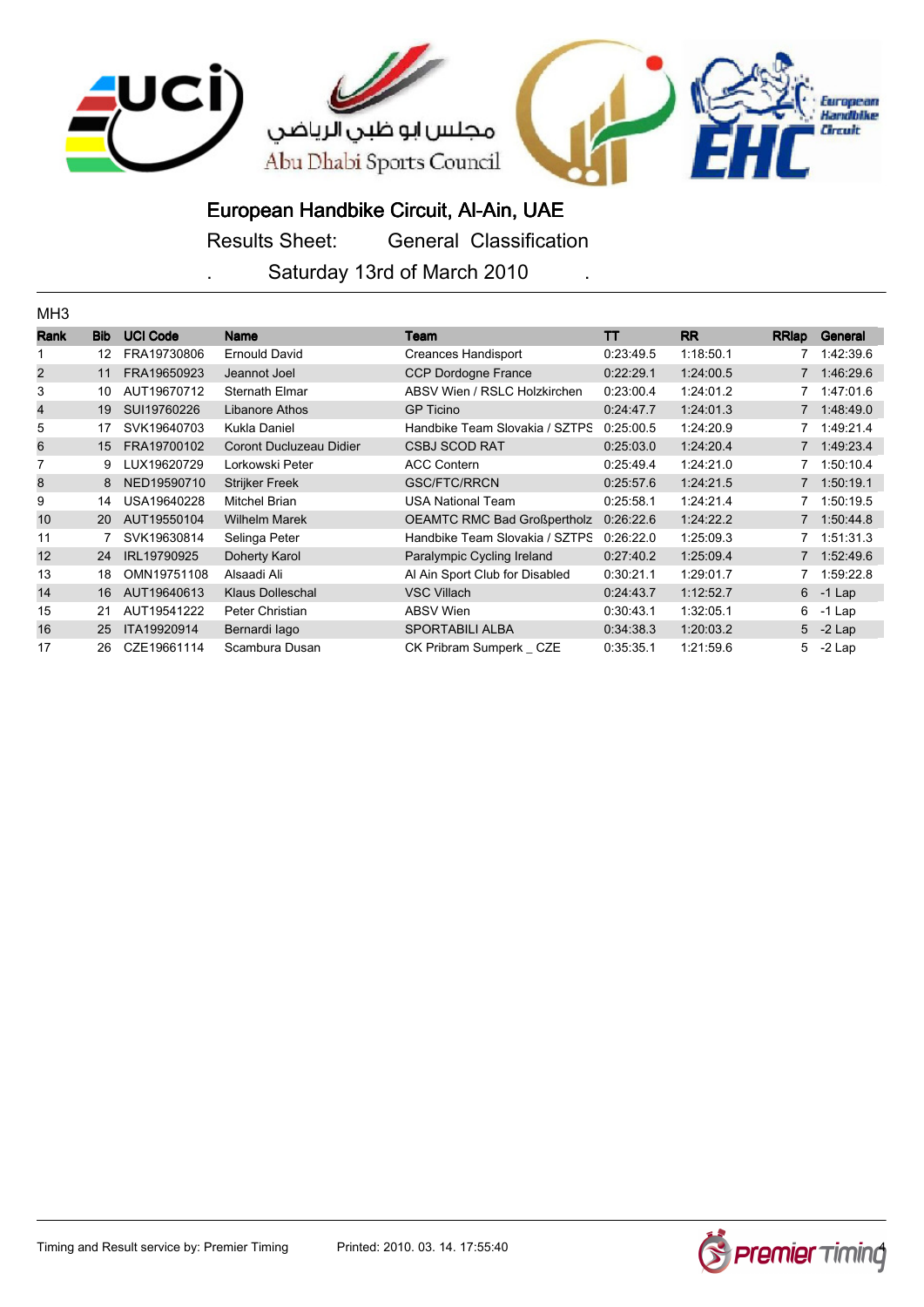

Results Sheet: General Classification

| MH4  |            |                 |               |                                           |           |           |              |             |
|------|------------|-----------------|---------------|-------------------------------------------|-----------|-----------|--------------|-------------|
| Rank | <b>Bib</b> | <b>UCI Code</b> | <b>Name</b>   | Team                                      |           | <b>RR</b> | <b>RRIap</b> | General     |
|      |            | 5 USA19751202   | Sanchez Oscar | USA National Team                         | 0.23:08.6 | 1:20:34.6 |              | 1:43:43.2   |
| 2    | 4          | NED19910610     | Plat Jetze    | Wolturnus / Double Performance            | 0:26:55.2 | 1.25.356  |              | 1:52:30.8   |
|      | 6.         | NED19731124     | Snippe Seine  | Achilles The Netherlands/GSC En 0:31:38.3 |           | 1:34:04.5 |              | $6 - 1$ Lap |

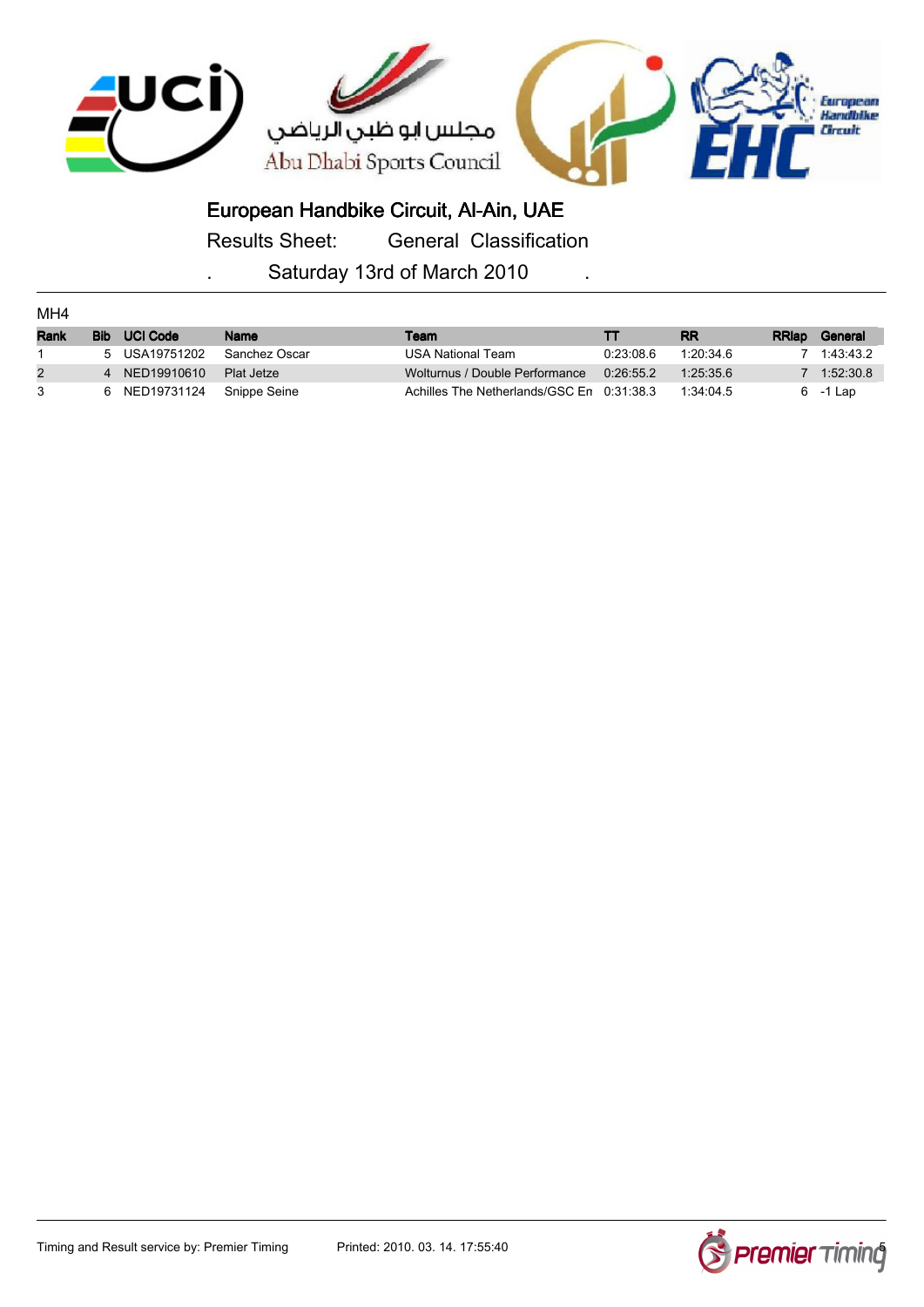

Results Sheet: General Classification

| <b>MHO</b> |            |                 |                      |                        |           |           |              |           |
|------------|------------|-----------------|----------------------|------------------------|-----------|-----------|--------------|-----------|
| Rank       | <b>Bib</b> | <b>UCI Code</b> | <b>Name</b>          | Team                   |           | <b>RR</b> | <b>RRIap</b> | General   |
|            |            | 2 SUI19611107   | Müller Meinrad       | <b>RCZ Switzerland</b> | 0:26:04.0 | 1.27.38.8 |              | 1:53:42.7 |
| 2          |            | NED19850427     | <b>Plat Matthijs</b> | <b>RRCN</b>            | 0.26.44.8 | 1:27:40.9 |              | 1:54:25.7 |

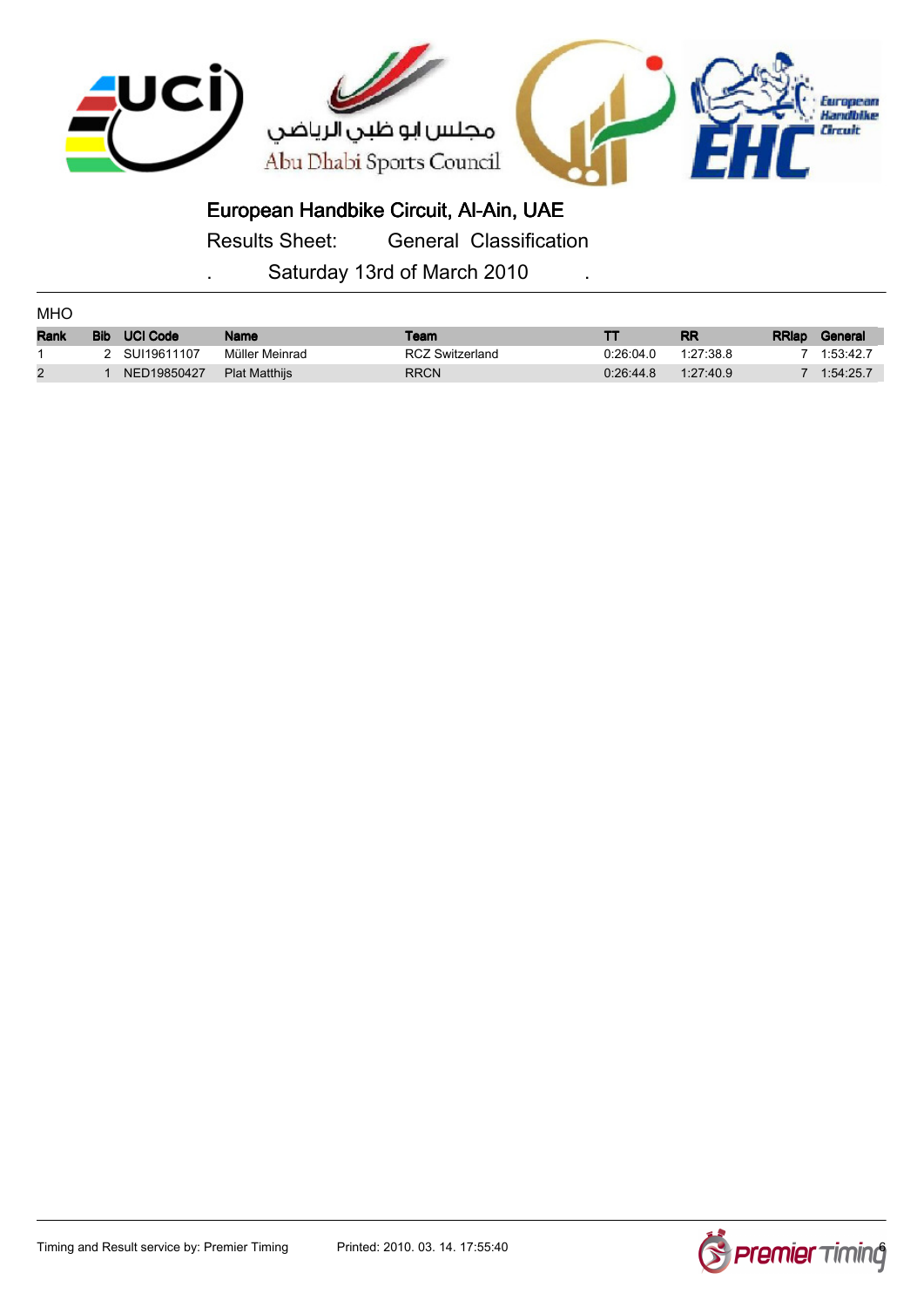

Results Sheet: General Classification

| MT1         |                          |             |                    |           |           |                      |
|-------------|--------------------------|-------------|--------------------|-----------|-----------|----------------------|
| <b>Rank</b> | <b>Bib</b> UCI Code      | <b>Name</b> | <b>Team</b>        |           | <b>RR</b> | <b>RRIap</b> General |
|             | 70 CZE19851224 Opl Pavel |             | SKS Tricykl Blatna | 0:44:15.2 | 1:05:35.1 | 3 1:49:50.3          |

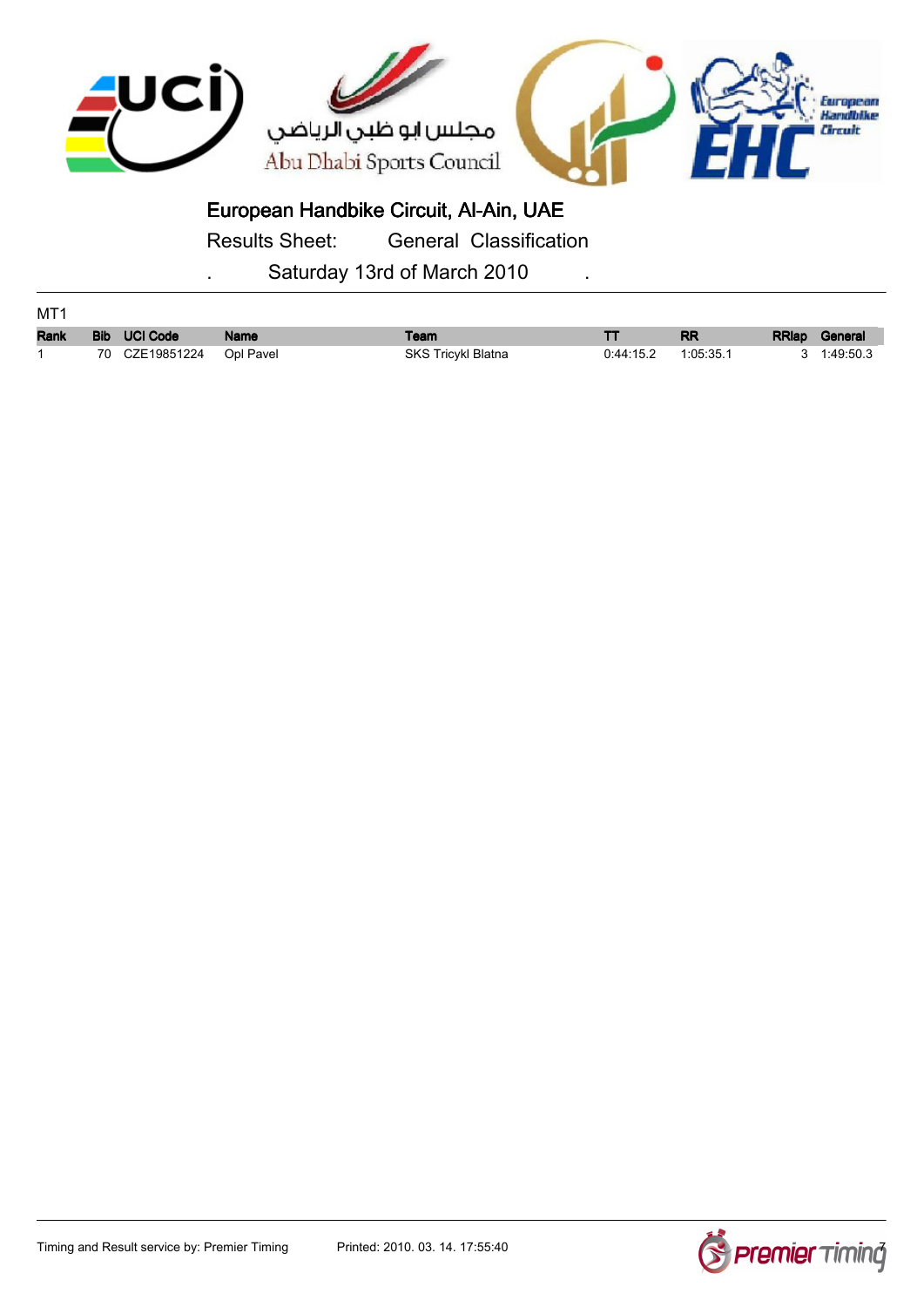

Results Sheet: General Classification

Saturday 13rd of March 2010

| MT2         |                     |                |                    |           |           |                      |
|-------------|---------------------|----------------|--------------------|-----------|-----------|----------------------|
| <b>Rank</b> | <b>Bib</b> UCI Code | <b>Name</b>    | Team               |           | <b>RR</b> | <b>RRIap</b> General |
|             | 71 CZE19740520      | Vokurka Vaclav | SKS Tricykl Blatna | 0:34:32.2 | 1:25:32.0 | 5 2:00:04.1          |



European<br>Handbike<br>Circuit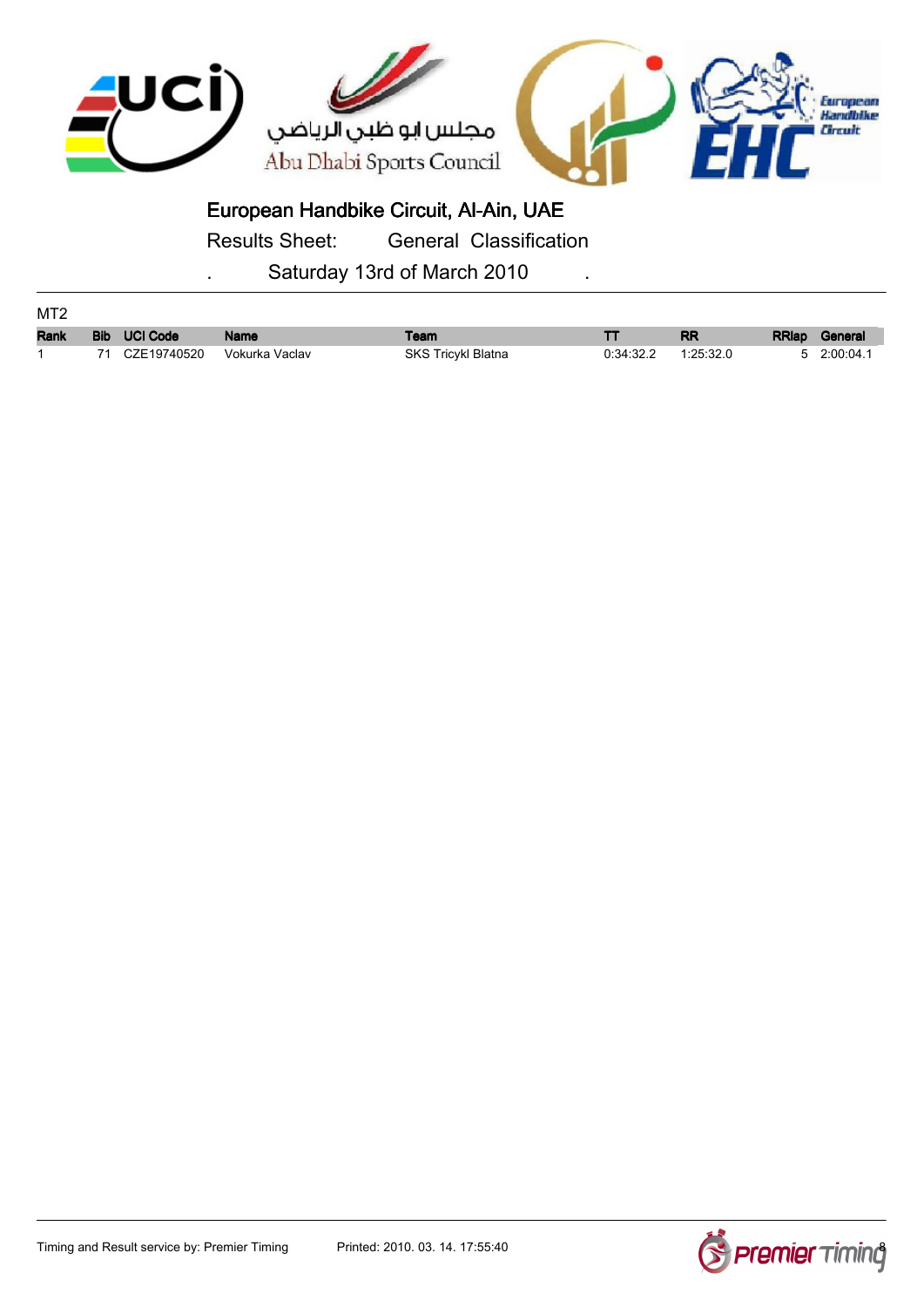

Results Sheet: General Classification

| WH <sub>2</sub> |            |                 |                     |                                              |           |           |               |             |
|-----------------|------------|-----------------|---------------------|----------------------------------------------|-----------|-----------|---------------|-------------|
| Rank            | <b>Bib</b> | <b>UCI Code</b> | <b>Name</b>         | Team                                         | тт        | <b>RR</b> | <b>RR</b> lap | General     |
|                 | 66         | ITA19781209     | Fenocchio Francesca | <b>SPORTABILI ALBA</b>                       | 0:27:46.5 | 1.08.42.5 |               | 5 1:36:29.0 |
| $\overline{2}$  | 67         | SVK19630323     | Oroszova Anna       | Handbike Team Slovakia / SZTPS 0:32:16.3     |           | 1:10:35.5 |               | 5 1:42:51.8 |
| 3               | 68.        | ITA19891128     | Schuler Claudia     | Gruppo Sportivo Disabili Alto Adiq 0:33:27.4 |           | 1:10:36.0 |               | 5 1:44:03.4 |
| 4               | 69         | GER19640921     | Abele Kerstin       | TSG Söflingen / RVC Reute                    | 0:36:59.4 | 1:26:27.9 |               | 5 2:03:27.3 |

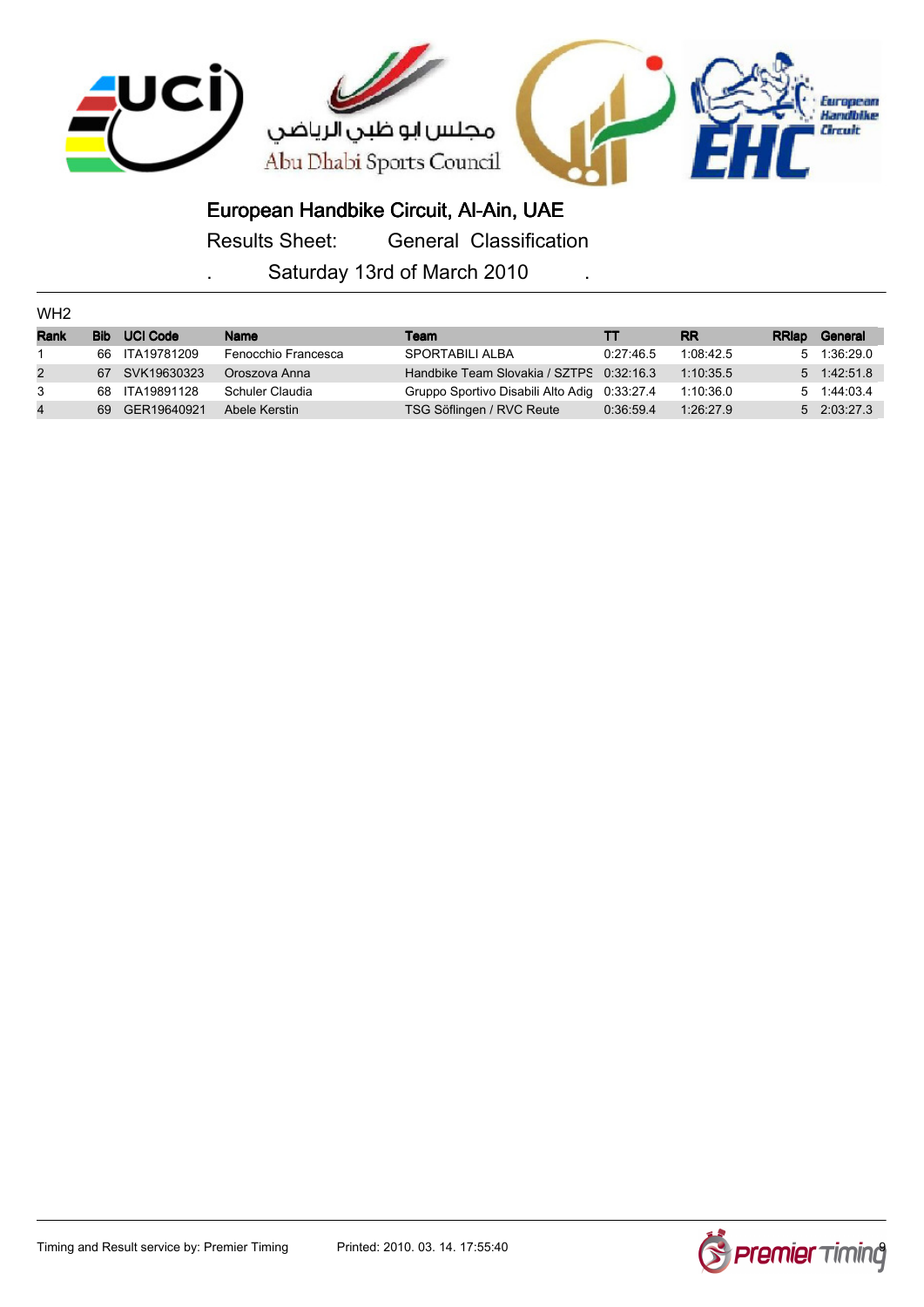

Results Sheet: General Classification

| WH <sub>3</sub> |                     |                  |                          |           |           |                      |
|-----------------|---------------------|------------------|--------------------------|-----------|-----------|----------------------|
| Rank            | <b>Bib UCI</b> Code | <b>Name</b>      | Team                     |           | <b>RR</b> | <b>RRIap</b> General |
|                 | 64 FRA19590211      | Lambert Murielle | ame montargis            | 0.32.07.0 | 1:14:03.4 | 5 1:46:10.3          |
|                 | 65 USA19751028      | Waugh Carly      | <b>USA National Team</b> | 0.32.22.5 | 1:14:04.1 | 5 1:46:26.6          |